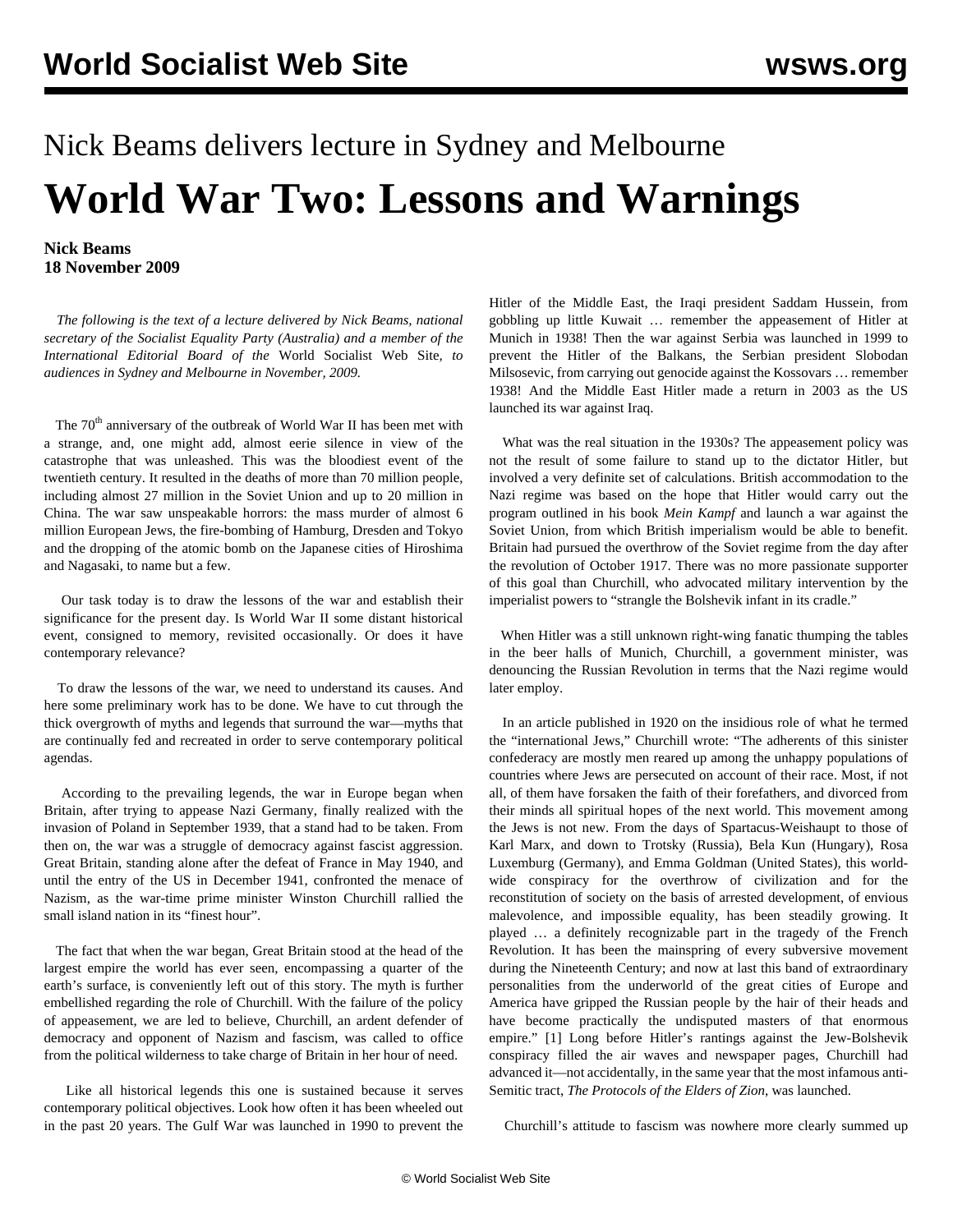<span id="page-1-0"></span>than in a speech he delivered on January 20, 1927, during a visit to Italy, where the fascist regime of Mussolini had come to power in 1922. "I could not help being charmed," he declared, "like so many other people who have been, by Signor Mussolini's gentle and simple bearing and by his calm, detached poise in spite of so many burdens and dangers. Secondly, anyone could see that he thought of nothing but the lasting good of the Italian people … If I had been an Italian I am sure that I should have been whole-heartedly with you from the start to finish in your triumphant struggle against the bestial appetite and passions of Leninism. I will, however, say a word on an international aspect of fascism. Externally your movement has rendered a service to the whole world. The great fear which has always beset every democratic leader or a working-class leader has been that of being undermined or overbid by something more extreme than he. Italy has shown that there is a way of fighting the subversive forces which can rally the masses of the people, properly led, to value and wish to defend the honour and stability of civilized society. She has provided the necessary antidote to the Russian poison. Hereafter no great nation will be unprovided with an ultimate means of protection against the cancerous growth of Bolshevism." [\[2\]](#page-1-0)

 In Germany, Hitler, then beginning his rise to power, was also a great admirer of Mussolini as the savior of civilization against Bolshevism. So much for the legend that the war was launched in defence of democracy to prevent the growth of fascism. The Nazis only became an enemy when it was feared that their drive for conquest threatened the position of British imperialism.

 When we come to the entry of the United States into the war, following the bombing of Pearl Harbour by the Japanese air force on December 7, 1941—a date, President Roosevelt declared, "which will live in infamy"—we encounter another legend. In this case, we are told, the United States did not enter the war to pursue any imperial ambitions or to secure its geopolitical interests. It was, to use Roosevelt's words again, simply responding to an "unprovoked and dastardly attack by Japan". Nothing could be further from the truth. The war against Japan was awaited and anticipated. It had only become a matter of time as to when it would begin after the United States imposed an oil embargo against Japan in July 1941, to enforce its demand that Japan withdraw from China. Ever since its emergence as a major world power in 1898, the United States had insisted on an "open door" policy in China. It was hostile to the Japanese incursions, first the invasion of Manchuria in 1931 and then the second war launched in July 1937 with the capture of Beijing.

 Plans for a war against Japan were under active consideration in the US long before Pearl Harbour. In March 1939, the US Navy distributed a revision to its war plan called Basic War Plan ORANGE. Orange stood for Japan. According to the plan, war with ORANGE would be "precipitated without notice" and would be an offensive war of "long duration". The aim of the war plan was "to impose the will of the United States upon ORANGE by destroying ORANGE Armed Forces and by disrupting ORANGE economic life, while protecting American interests at home and abroad." [[3](#page-2-0)]

 In September 1940, the American naval attaché in Tokyo sent a report to Washington about the state of Japanese cities. "Hoses are old, worn and leaky," he wrote, "water mains are shut off at night. Little pressure is available. Fire hydrants are few and far between. … Incendiary bombs sowed widely over an area of Japanese cities would result in the destruction of major portions of those cities." [[4](#page-3-0)] This advice was put into deadly effect in March 1945 with the firebombing of Tokyo. More than 100,000 people are estimated to have died in the ensuing firestorm; more than the immediate deaths resulting from the atomic bombing of Hiroshima and Nagasaki. An official US Strategic Bombing Survey concluded that "probably more persons lost their lives by fire at Tokyo in a 6-hour period than at any time in the history of man." [[5](#page-4-0)]

 Having cut a path through the myths and legends, let us turn now to the underlying causes of World War II. They can only be revealed on the basis of an historical analysis that goes well beyond the immediate events and conflicts of the late 1930s. Those conflicts and the circumstances in which they arose have themselves to be explained.

 Any consideration of the causes of World War II must start from the fact that it erupted just 21 years after the conclusion of World War I. That is, about the same period of time from the present day to the fall of the Berlin Wall and the collapse of the Eastern European regimes and the Soviet Union.

 The eruption of the war on August 4, 1914 came as a tremendous shock. Very few people suspected that the assassination of the Austrian Archduke Ferdinand in Sarajevo, six weeks earlier on June 28, 1914, would set in motion a chain of events that would plunge the continent of Europe into four years of conflict, producing death and destruction on a previously inconceivable scale.

 There were, however, extremely perceptive observers who had anticipated what a general European war would look like. At the end of 1887, Frederick Engels wrote: "And, finally, the only war left for Prussia-Germany to wage will be a world war, a world war, moreover, of an extent and violence hitherto unimagined. Eight to ten million soldiers will be at each other's throats and in the process they will strip Europe barer than a swarm of locusts. The depredations of the Thirty Years' War compressed into three to four years and extended over the entire continent; famine, disease, the universal lapse into barbarism, both of the armies and the people, in the wake of acute misery; irretrievable dislocation of our artificial system of trade, industry and credit, ending in universal bankruptcy; collapse of the old states and their conventional political wisdom to the point where crowns will roll into the gutters by the dozen and no one will be around to pick them up; the absolute impossibility of foreseeing how it will all end and who will emerge as victor from the battle. Only one consequence is absolutely certain: universal exhaustion and the creation of the conditions for the ultimate victory of the working class. That is the prospect for the moment when the systematic development of mutual one-upmanship in armaments reaches its climax and finally brings forth its inevitable fruits."

 Engels was pointing to the consequences of a war among the bourgeois nation-states whose economies, and therefore military capacities, had rapidly expanded in the last decades of the nineteenth century.

 Capitalist finance and industry was developing on an immense scale. This was the beginning of the age of imperialism, with the capitalist great powers now engaged in an increasingly intense struggle, on a global scale, for markets, colonies, spheres of influence and raw materials. More and more this economic shift was coming into conflict with the prevailing geopolitical relations.

 After the defeat of Napoleon in 1815 there had been no general conflict between the European powers—a kind of Pax Britannica existed. But by the end of the nineteenth century, Great Britain was losing its position of overall dominance. Previously, its conflicts on the European continent had been with France. Now it was being challenged by a new and more dynamic power, Germany. In the East, Japan was on the rise and in the West an even more powerful economic power was emerging, in the form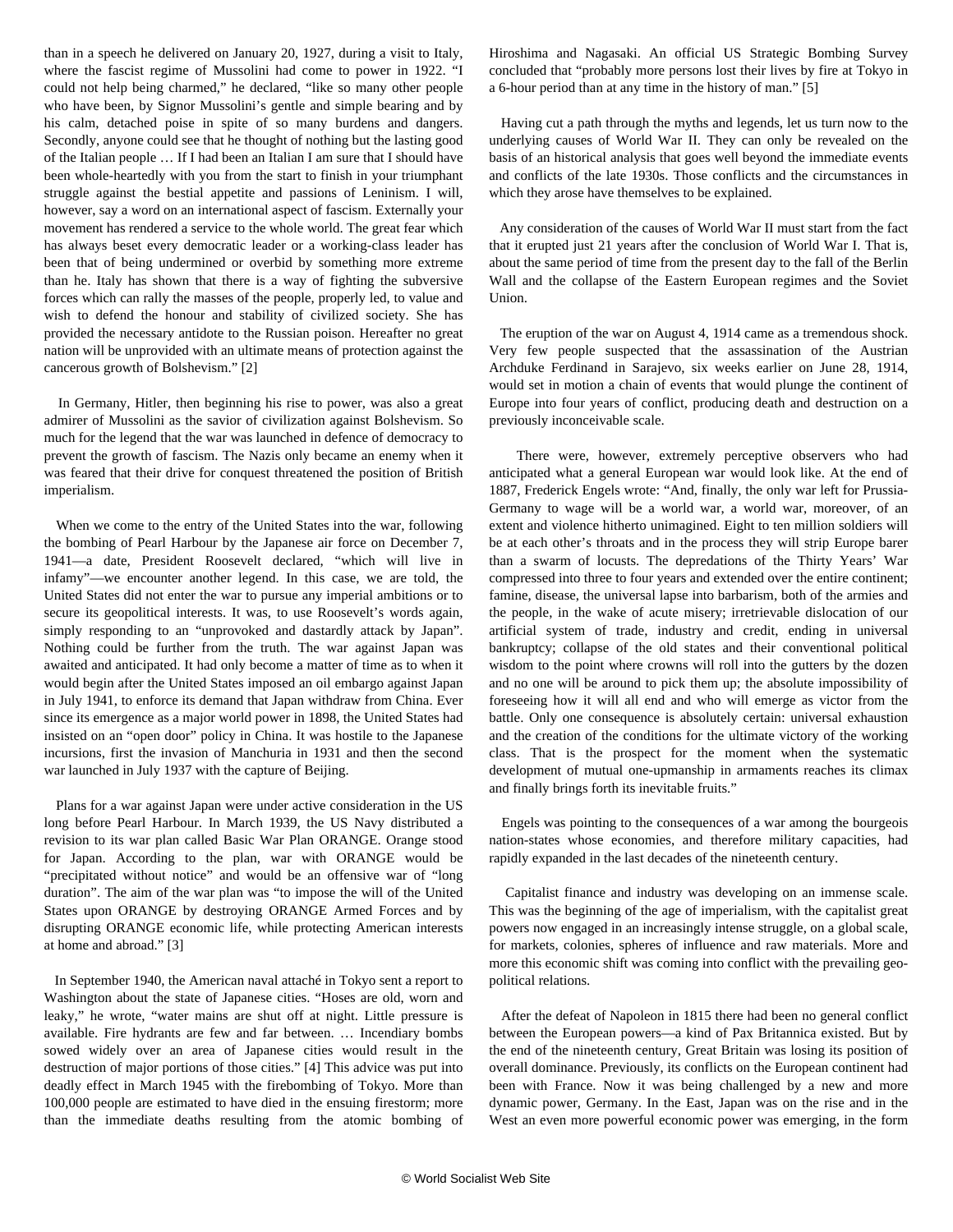<span id="page-2-0"></span>of the United States, where industrial development had gone ahead by leaps and bounds in the decades following the conclusion of the Civil War in 1865.

 The Marxist movement had analyzed the implications of this new situation and the Second International, founded in 1889, had carried a series of resolutions in the first decade of the twentieth century, pointing to the emerging danger of war. These resolutions insisted that the socialist movement had to oppose the drive to war and, if it could not be prevented, to use the crisis created by the outbreak of war to overthrow the capitalist system. However, when war erupted on August 4, 1914, virtually the entire leadership of the old socialist parties capitulated and supported their own bourgeoisie. Only a handful of socialist leaders, principally among them Lenin, Trotsky and Rosa Luxemburg, maintained their opposition to the war.

 Following this betrayal of international socialism, the revolutionary Marxists confronted two interconnected political tasks: to explain what had given rise to the war; the causes and implications of the collapse of the Second International and, on the basis of this analysis, to advance a revolutionary perspective for the working class.

 Leon Trotsky (1879-1940), was the co-leader of the 1917 Russian Revolution, socialist opponent of Joseph Stalin, founder of the Fourth International, and strategist of world socialist revolution.

 In 1915 Trotsky outlined the essential causes of the war in his brilliant pamphlet *War and the International*. Rejecting the explanations offered by the imperialist politicians and exposing their underlying deceit, he demonstrated that the eruption of war was rooted in the organic and irresolvable contradictions of the capitalist mode of production.

 "The present war is at bottom a revolt of the forces of production against the political form of nation and state. It means a collapse of the national state as an independent economic unit.… The war proclaims the downfall of the national state. Yet at the same time it proclaims the downfall of the capitalist system of economy. By means of the national state, capitalism has revolutionized the whole economic system of the world. It has divided the whole earth among the oligarchies of the great powers, around which were grouped the satellites, the small nations, who lived off the rivalry between the great ones. The future development of world economy on the capitalistic basis means a ceaseless struggle for new and ever new fields of capitalist exploitation, which must be obtained from one and the same source, the earth. The economic rivalry under the banner of militarism is accompanied by robbery and destruction which violate the elementary principles of human economy. World production revolts not only against the confusion produced by national and state divisions but also against the capitalist economic organizations, which has now turned into barbarous disorganization and chaos."

 From this analysis there flowed very definite political conclusions that formed the basis of the program for which the international working class now had to fight: "The only way in which the proletariat can meet the imperialistic perplexity of capitalism is by opposing to it as a practical program of the day the socialist organization of world economy. War is the method by which capitalism, at the climax of its development, seeks to solve its insoluble contradictions. To this method the proletariat must oppose its own method, the method of the social revolution."

 The collapse of the Second International made clear the essential significance of the protracted struggle waged by Lenin against opportunism, in the course of the building of the Bolshevik Party in Russia. Opportunism, based on an adaptation to the bourgeoisie and the national state, was not a trend within the socialist movement with which it was possible to somehow peacefully co-exist. The political preparation of the working class took place through an unrelenting struggle against these tendencies, which represented the deepest needs and interests of the capitalist class itself.

 Lenin's perspective was to turn the imperialist war into a civil war. This did not mean that the working class could immediately launch an insurrection and the struggle for power, regardless of objective conditions, but that it had to proceed on this line of march. The war had demonstrated that the socialist revolution was not, as the dominant trends within the Second International had conceived, some kind of distant event, but that it had to be actively prepared in the daily struggle of the party. Lenin opposed, above all, the theories of Karl Kautsky, the theoretical leader of the German Social Democratic Party, who maintained that the war was not an inevitable outcome of capitalism, and that it was therefore possible that the major capitalist powers could somehow come to an agreement to peacefully divide up the world and establish peace.

 In an analysis that has the most striking contemporary relevance, Lenin refuted these assertions, insisting that no alliance between the capitalist powers could be permanent, because they developed at an uneven rate. Half a century before, Germany had been a "miserable, insignificant country" in terms of her capitalist strength compared to Britain. Now Germany was challenging the old empire. Any "peace" established in the future would likewise inevitably be disrupted. No imperialist alliance or coalition could be permanent, but was, inevitably, nothing more than a truce in the period between wars. Peace arose out of wars, and periods of peace prepared the ground for new wars. Only the socialist revolution and the overthrow of the capitalist system itself could end war and the threat that it posed to human civilization.

## **The Versailles Treaty and its outcome**

 On the basis of Lenin's approach, let us examine how the "peace" established after World War I inevitably led to the eruption of World War II.

 The war had come to an abrupt end in November 1918 after the defeat of the German summer offensive. The German High Command took the decision to seek peace through the American president Woodrow Wilson, who had led the US into the war in April 1917. By 1918 a vital new factor had entered the political situation—the Russian Revolution of October 1917 and the rising tide of revolution across Europe. Uppermost in the calculations of all the European bourgeois leaders was the fear that if they did not end the war, it would be brought to a conclusion through socialist revolution.

 The Versailles peace conference of 1919, and the Treaty that resulted, resolved none of the conflicts that had given rise to the war. In fact it exacerbated them. National antagonisms and conflicts remained and instead of a rational organization of the European economy, economic conflicts among the major powers were intensified. Plunder by war was replaced by a new system of robbery. France insisted that Germany pay crippling reparations payments with the aim of trying to prevent its economic resurgence. Britain was owed money by Italy and France. But Britain, in turn, owed money to the United States, which insisted that it be repaid. Money was extracted from Germany, in the form of reparations,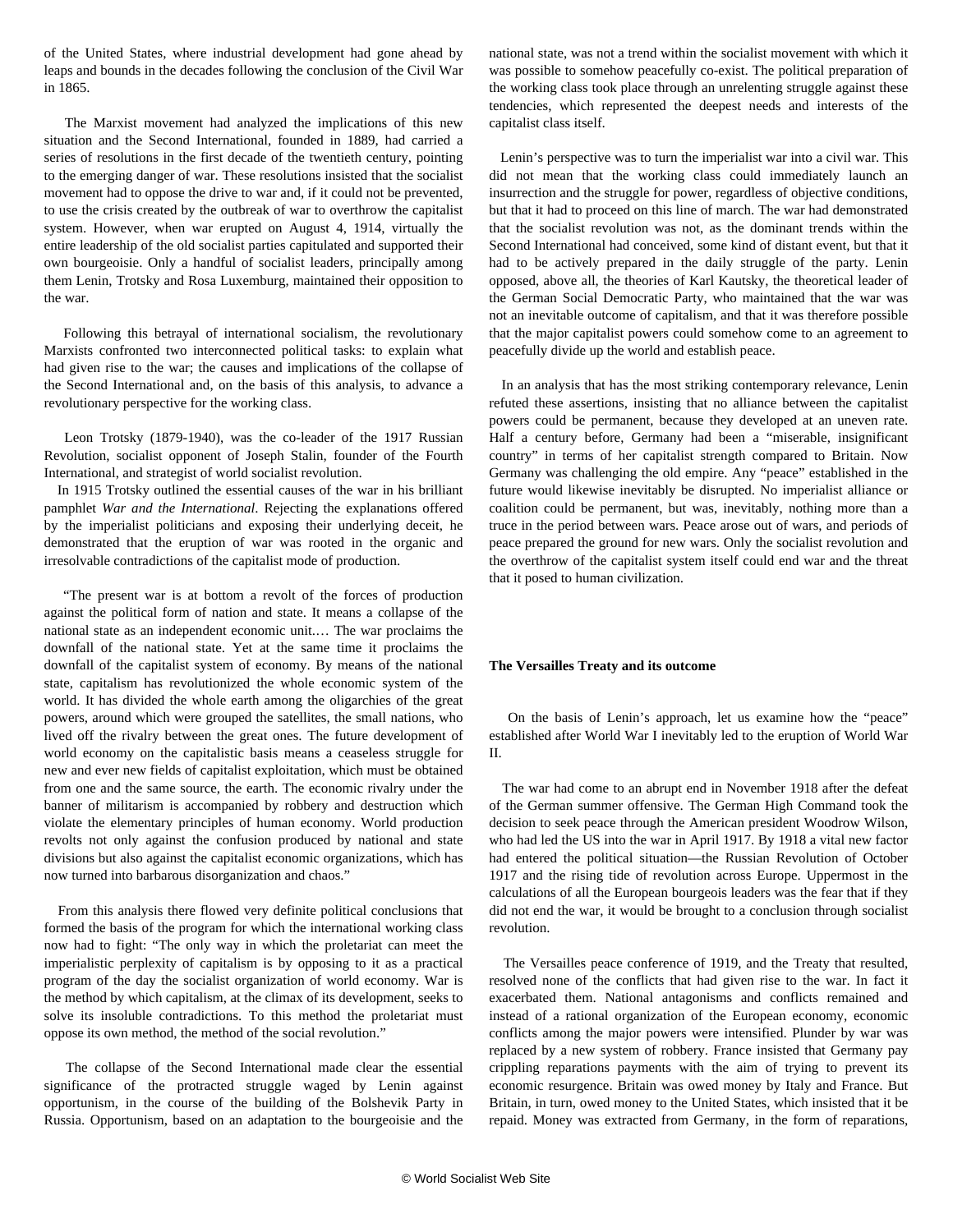<span id="page-3-0"></span>which were then used to pay France and Britain, which in turn repaid debts to the United States. The United States, in turn, after 1924, issued billions of dollars of loans to maintain German economic stability, so that Germany could continue to pay reparations and keep the circuit of finance going. In the words of British economist John Maynard Keynes, the world had been turned into an economic madhouse.

 (Before anyone starts laughing, I might point out that in the wake of the crisis of 2007-2008, the global financial system is being sustained by methods that are no less insane. In the US, the Fed, the central bank, issues money to the banks at virtually zero interest. The banks use this money to trade in the bond and debt markets, often to organize the financing of government debt that has been incurred to fund the bailout of the banks and financial institutions. As a result, the banks are able to report increased profits and pay out lavish bonuses.)

 Ten years after the Treaty of Versailles, in conditions where the major European economies had only within the previous two years regained the level of economic output they had attained in 1913, the last year of peace, this economic house of cards collapsed and the world economy was sent plunging into the Great Depression. The ensuing economic tensions between the capitalist great powers fueled the drive to war.

 Each of the major antagonists in the war that was to erupt in 1939 had powerful interests to defend and advance—interests that led inevitably to conflict with each other. Let us consider each of them in turn.

 For Germany, the collapse of the world economy meant that military conquest had to be placed back on the agenda. This was articulated in the program of Hitler and the Nazi party in the doctrine of *Lebensraum* (living space). Hitler considered it futile to try to advance Germany's interests through competition with the British Empire on the world market. Preferring to reach an agreement with Britain, Hitler was far more concerned with the United States. There was an ongoing campaign in Germany for the restoration of its pre-war borders—Germany had lost a considerable area as a result of the Treaty of Versailles. But for Hitler that was insufficient. Even if those regions were returned, the German economy was too small to compete with the United States, whose growing economic preeminence was expressed, above all, in the auto industry.

 In his unpublished second book, Hitler set out his perspective as follows: "Quite apart from the fact that in addition to all the European states that are struggling for the world market as export nations, the American union is now also the stiffest competitor in many areas. The size and wealth of its internal market permits production levels and thus production facilities that decrease the cost of the product to such a degree that, despite the enormous wages, underselling no longer seems at all possible.… [T]he size of the internal American market and its wealth of buying power and also … raw materials guarantee the American automobile industry internal sales figures that alone permit production methods that would simply be impossible in Europe due to lack of internal sales opportunities." Only a market of comparable size could meet the American economic threat.

 But a pan-European movement, a kind of formal unification, Hitler insisted, would not be able to counter the power of the United States. European unification had to be accomplished under the leadership of a dominant nation, Germany. "In the future," he wrote, "the only state that will be able to stand up to North America will be the state that has understood how—through the character of its internal life as well as through the substance of its external policy—to raise the racial value of its people and bring it into the practical national form for this purpose.… It is

… the duty of the National Socialist movement to strengthen and prepare our own fatherland to the greatest degree possible for this task." [[6](#page-5-0)] Hitler did not invent the doctrine of *Lebensraum*, achieved through military conquest and aimed at elevating Germany to the status of a world power. It was the program of a decisive section of the German bourgeoisie. It was imposed on the newly-born Soviet Union in 1918, under the Treaty of Brest-Litovsk, enabling Germany to appropriate vast resource-rich areas of the Ukraine and Russia.

 British imperialism was no less ruthless in pursuit of its interests than Germany—the crucial difference being that Britain's global economic and military power rested upon an already acquired, vast empire. Looking to Britain as an example to be admired and followed, Hitler often spoke of Russia becoming "our India" as he anticipated the military conquest of the Soviet Union.

 The position of Britain was summed up very clearly by the First Sea Lord, Sir Ernle Chatfield in 1934: "We are in the remarkable position of not wanting to quarrel with anybody because we have got most of the world already, or the best parts of it, and we only want to keep what we have got and prevent others from taking it away from us." [\[7\]](#page-6-0)

 Britain was not opposed to Germany strengthening its position on the European continent. Indeed, it saw such a development as a useful counterbalance to France, while holding out the hope that Germany would attack the Soviet Union. It was only when it became clear that the rise of Germany would threaten the position of Britain herself that war was declared. And throughout the war, Britain fought not to defend democracy but to preserve its Empire.

 With the entry of the Soviet Union into the war in 1941, Britain delayed the launching of a second front for as long as possible, with the result that some 65 percent of Allied military deaths were incurred by the Soviet Union. Rather than launching a second front, Churchill preferred to undertake military operations in North Africa, in order to protect British interests in the Middle East and Mediterranean. In the last days of the war, he even considered organizing an operation using Allied divisions and the remains of Hitler's armies to expel the Russians from Poland. Such a venture would have ended in a disaster … but the sacrifice of countless lives was never a problem for Churchill when it came to the defence of the Empire.

 Japan had announced its arrival as a world power with its defeat of Russia in the war of 1904-5. In World War I it was allied with Britain against Germany. The 1929 collapse had a devastating impact on the Japanese economy. Its main export market—the sale of silk to the United States—disappeared almost overnight. For Japan, as for Germany, the road to economic expansion lay not through the world market—by 1933 that had virtually disappeared, with the contraction of international trade by two thirds from 1929 levels. Where Germany turned East to the resources of the Ukraine and Russia, Japan looked West—to China. Japan's invasion and occupation of Manchuria in 1931 was followed in 1937 by its invasion of the rest of the country. However this brought Japan into conflict with the United States, which opposed the closing off of China and the rise of a Japanese Empire in the Pacific. The ocean was to be an American, not a Japanese, lake.

 Of all the capitalist great powers, the United States appeared to be the only one not in pursuit of an empire. But the "anti-imperialism" of the United States was no less an expression of its fundamental economic interests than the imperialism of its rivals. Having arrived relatively late on the world scene, it proclaimed the principle of the "open door" as it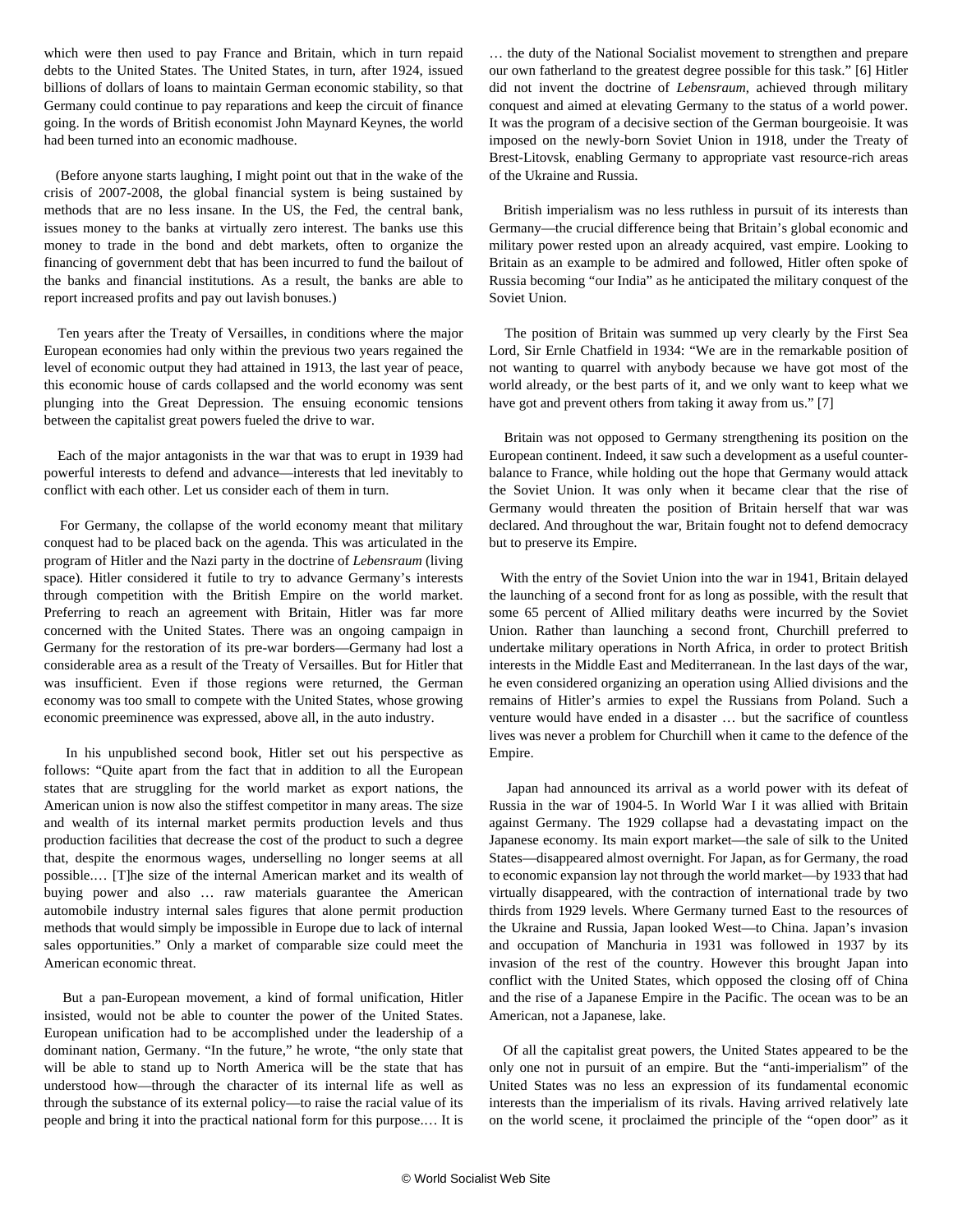<span id="page-4-0"></span>sought to dismantle the existing empires. The US was "anti-imperialist" in the same way that Britain, when it was the dominant economic power in the nineteenth century, was the champion of "free trade"—seeking to open up the markets of the world for its exports.

 The US had risen to power through the exploitation of the resources of an entire continent. But now even the wealth of North and South America was no longer sufficient. The US had intervened in World War I to ensure that it had a hand in establishing the post-war world economic and political order. After tremendous economic expansion during the 1920s, the economic collapse of the 1930s and, above all, the failure of the New Deal, revealed that the problems confronting American capitalism could only be resolved on a global scale. Such was the dynamism and high productivity of American industry, it could not continue in a world constricted by the empires of the other imperialist powers.

 In 1914, Leon Trotsky wrote, Germany had gone to war in order to organize Europe. America was now confronted with the task of organizing the world. With the development of new systems of management and assembly-line production, American capitalism had lifted the productivity of labour to new levels, but everywhere its expansion was blocked. "Everyone defends himself against everybody else," Trotsky wrote in his 1934 article *Nationalism and Economic Life*, "protecting himself by a customs wall and a hedge of bayonets. Europe buys no goods, pays no debts and, in addition, arms herself. With five miserable divisions, starved Japan seizes a whole country. The most advanced technique in the world suddenly seems impotent before obstacles basing themselves on a much lower technique. The law of the productivity of labour seems to lose its force. But it only seems so. The basic law of human history must inevitably take revenge on derivative and secondary phenomena. Sooner or later American capitalism must open up ways for itself through the length and breadth of our entire planet. By what methods? By all methods. A high coefficient of productivity also denotes a high coefficient of destructive force. Am I preaching war? Not in the least. I am not preaching anything. I am only attempting to analyze the world situation and to draw conclusions from the laws of economic mechanics."

 World War II was not a war of democracy versus fascism but a struggle among the major imperialist powers for the redivision of the world. German imperialism sought the conquest of Europe, and, above all, the defeat of the Soviet Union, to secure an economic base from which it could compete with the United States. Japanese imperialism sought to establish an empire in the East to exploit the resources of China and South-East Asia. Britain already had an empire and sought to retain it against would-be usurpers. The United States, having outgrown its continental beginnings, now required the whole world to secure its continued economic expansion. It was hostile to German imperialism, Japanese imperialism, and, as Churchill discovered, sought the dismantling of the British Empire.

 The war took the political form of a conflict between democracy and fascism and militarism for reasons that can be clearly seen. The democracy of Great Britain was not a result of the sanctity of the long traditions of English freedom, but rested on the material resources of the empire. The concessions made by the ruling class at home were made possible by the resources it extracted through its colonial domination of hundreds of millions of people all over the world. Democracy in Britain rested on the denial of democracy to the masses of the Indian subcontinent. The United States was able to make political concessions and retain democratic forms due to the wealth it extracted from a vast continent. All the efforts of the democracies were aimed at maintaining their privileged positions against their rivals. The ruling classes were more than prepared to abandon democracy and make an accommodation with fascism if that were necessary. That was the great lesson of France—in many ways the home of modern bourgeois democracy—where the bourgeoisie immediately capitulated to Hitler in June 1940 and established the puppet Vichy regime, rather than risk opening the way for the coming to power of the working class. It was much better to suffer the inconvenience of Nazism than risk losing everything.

 Throughout the 1930s, Trotsky insisted time and again that war could not be prevented unless there was a socialist revolution. War could not be halted without the overturn of the old ruling classes, no matter how great the antiwar sentiments of the masses, no matter how profound the horror at the death and destruction it would bring, because it arose from the innermost contradictions and driving forces of the capitalist system itself.

 This signified that the struggle to resolve the crisis of proletarian leadership was the most decisive question, and was why Trotsky insisted, notwithstanding his gigantic role in the Russian Revolution, that the founding of the Fourth International, the world party of socialist revolution, in 1938 was the most important work of his life. So long as the leadership of the working class remained in the hands of social democracy and Stalinism, then war was inevitable. It was the betrayals of these leaderships that accelerated the drive to war.

 If the ruling classes were in any way fearful of what the launching of a war might unleash, these fears were significantly eased by the events in Spain and France in 1936. The Spanish Revolution, which began in 1936, and the civil war that continued until 1939, was not defeated. It was betrayed. The Stalinists and the murder squads of the Soviet Union's secret police, the GPU, worked consciously for the defeat of the working class. This was Stalin's guarantee to the world bourgeoisie of his opposition to the extension of the socialist revolution internationally. At the same time, the centrists and the anarchists evaded the critical task of advancing the struggle for power, entered bourgeois governments, and prepared the way for the victory of Franco.

 In France, the potentially revolutionary situation that developed with the General Strike of 1936 was sabotaged as the working class was subordinated to the bourgeois Popular Front government. Far from preventing fascism, the popular front only opened the door for it—demonstrated so clearly in the events of May 1940 in France.

## **The danger of a new world war**

 These lessons have burning relevance to the present situation. Reviewing the history of World War I and World War II, the question immediately arises: could this happen again? Let us consider again the point emphasized by Lenin. Peace arises from war and, at the same time, peace prepares the way for the eruption of new wars.

 In 1945, the bloody 30-year conflict that had started in Europe in 1914 and then engulfed the entire world, came to an end with the victory of the United States and its allies, and of the Soviet Union, over Nazi Germany and Japan. The post-war order that brought peace among the imperialist powers, along with economic expansion, rested on two foundations: the economic dominance of the United States over its imperialist rivals, and the Cold War, which served at least to regulate, while not entirely suppressing, conflicts among the imperialist powers. The division of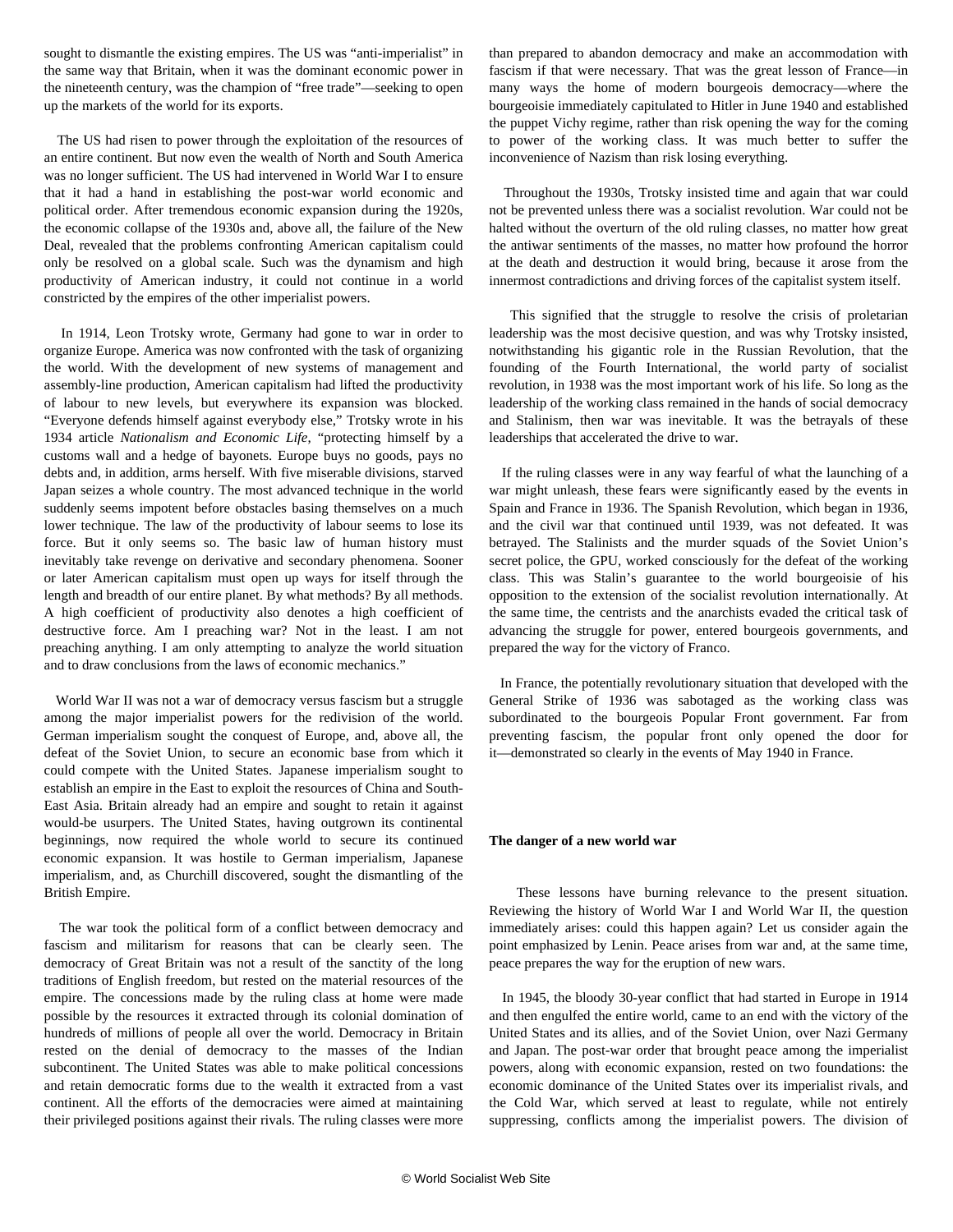<span id="page-5-0"></span>Europe into East and West solved the "German question"--the spark that had ignited two global conflicts.

 Both these pillars of what might be called Pax Americana have collapsed. The consequence has been the growth, over the past 20 years, of military violence and outright gangsterism, of a kind not seen since the 1930s. Let us again recall Lenin's analysis. A general peace, established either through the dominance of a single imperialist power or through an agreement among several such powers cannot be maintained indefinitely. This is because capitalist development takes place unevenly, and the economic relationships between the powers that established the agreement will inevitably change. This is what has taken place since World War II.

 The economic supremacy of the United States has been steadily eroding since 1945, not least due to the very expansion of the world capitalist economy made possible by the post-war settlement. The economic rise of defeated powers Germany and Japan—a process necessary for the economic stability of US capitalism itself—led to a decline in the relative supremacy of the US. A qualitative turning point in this process came in 1971 when, after a steadily growing balance of payments deficit, followed by a trade deficit, the Nixon administration withdrew the gold backing from the US dollar and shattered the Bretton Woods monetary system that had formed a pillar of the global economic order. By the late 1980s, the United States, formerly the world's leading creditor nation, had become its biggest debtor.

 Today, not only has the internal rot and decay at the heart of the US financial system been revealed, it is confronted by the rise of new powers, China and India, as well as the resurgence of old ones, demanding their place in the sun. As Lenin explained, the uneven development of capitalism itself has shattered the economic foundations on which former political relationships rested. New relationships are not going to be established peacefully, but through conflict.

 In fact, the process is already well underway. That is the significance of the eruption of imperialist violence over the past two decades. The collapse of the Soviet Union at the beginning of the 1990s was seized on by the US as the opportunity to counter its economic decline through the use of its preponderant military might. This is what was meant by the socalled "unipolar" moment. Since then the United States has launched a series of wars. The Gulf War in 1990 was followed by the dismantling of Yugoslavia through the decade and then the launching of war against Serbia in 1999. The Clinton administration almost launched a second war against Iraq in 1998. Then came the events of September 11, 2001, which the Bush administration seized upon to set in motion well-developed plans to invade Afghanistan, followed by the Iraq war in 2003. Now, under the Obama administration, the war in Afghanistan is being stepped up and extended into Pakistan as well. As the United States seeks to establish control over the vast resources of Central Asia, nothing resembles its actions so much as Nazi Germany during the decade of the 1930s.

 The real questions before us concern not so much the possibility of another global war, but rather how long before it erupts and what can be done to prevent it.

 To illustrate the issues at stake I would like to turn to a recentlypublished book entitled *Imperialism and Global Political Economy* by Alex Callinicos. Mr Callinicos is a leading member of the British Socialist Workers Party and considers himself a Marxist, a Leninist and a revolutionary. After a theoretical and historical review of imperialism, he comes to the following conclusion: "Continuing US hegemony over the other regions of advanced capitalism provides considerable support for Serfati's conclusion that 'there is no risk that the inter-capitalist economic rivalries among the countries of the trans-Atlantic zone will develop into military confrontations, as was the case with the interimperialist rivalries of the twentieth century that ended up in the world wars.'" [8] So there you have it. Everyone can rest easy.

 According to Callinicos, the factors that make inter-imperialist war "improbable" are the overwhelming military superiority of the US, the inter-dependence of the advanced economies, the political solidarity binding them together and the existence of nuclear weapons as a disincentive to war. With the exception of nuclear weapons, all these factors were cited in the first decade of the twentieth century by the author Norman Angell among others. But war broke out nonetheless.

 What have been the experiences of the financial crisis of 2007-2008? Notwithstanding all the claims by various "left" and so-called "Marxist" academics that Lenin's analysis no longer applies, and that it is no longer possible to identify particular capitalist powers with definite corporate and financial interests, what happened in the biggest economic crisis in three quarters of a century? What was the test of events? All the major governments rushed to defend their own banking systems and their own corporations, even as they paid lip service to the need for a co-ordinated international response.

 Callinicos does not deny that the US is projecting its military power. But he points out that this power is being projected "outwards, in the name of the 'international community', beyond the frontiers of advanced capitalism into dangerous border zones". As any student of World War I and World War II knows, and as Callinicos himself well knows, these inter-imperialist conflicts began precisely in the "border zones". Neither the Balkans nor Poland, nor Manchuria, were at the centre of the world capitalist economy. Nor is Georgia today, but one should recall the tensions that erupted there in the middle of 2008 in the conflict with Russia. It is in the so-called "border zones" that the interests of the different imperialist powers intersect and collide. That is the case in the Middle East, in Afghanistan, in Central Asia, around the Caspian, on the African continent and at numerous other flashpoints around the world. Callinicos puts himself forward as an opponent of capitalism and imperialism. But what perspective does he advance? The twenty-first century, he concludes, is "unlikely" to be characterized by a consensual concert of the great powers. The remedy is "replacing capitalism with a democratic and progressive alternative" not, it should be noted, with the overthrow of capitalism and the establishment of international socialism.

 The mounting global economic and political tensions point to the danger of a renewed world war. How can it be prevented? Only through the intervention of the masses into the historical process.

 However, these masses must be armed with an independent program and perspective. Millions of people the world over sought to intervene and prevent the Iraq war through the global demonstrations of February 2003. But the weakness of this movement and the source of its failure was that it had no independent program. It was subordinated to the parties of the imperialist bourgeoisie, the Democrats in the US, the Labor Party in Australia, or entertained vain hopes that France, the United Nations or some other power would intervene to stop the war. The consequences of such an orientation were graphically summed up in a revealing photograph, published last week, of Labor Defence Minister John Faulkner presenting an honorary Order of Australia medallion to US General David Petraeus, the architect of the Iraq "surge".

The great issue rising before us is the following: Capitalism is once